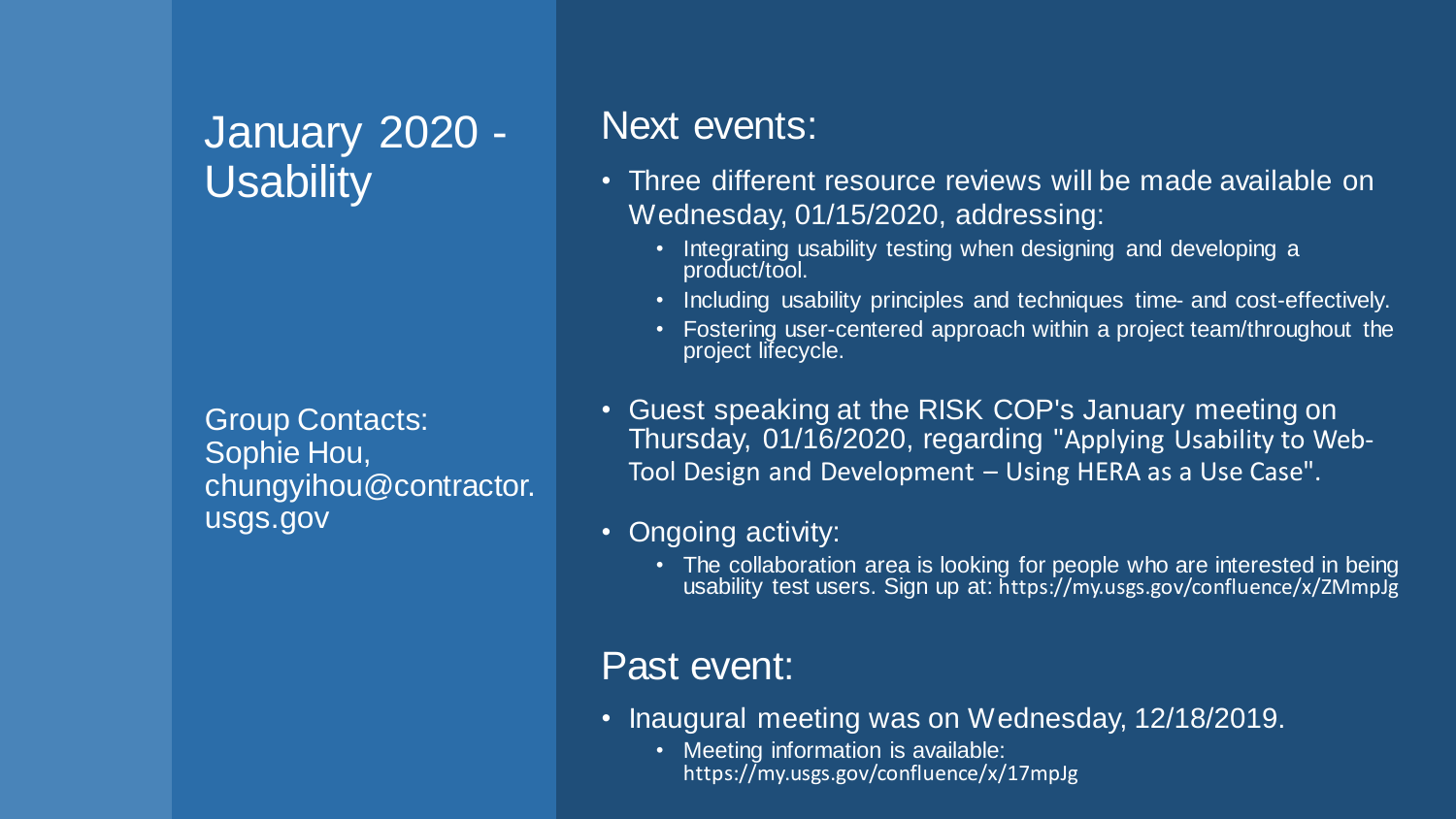# January 2020 – Semantic Web Working Group

Group Contacts: flightsom@usgs.gov Next event:

Thursday, January 9, 2020 -- Noon, Denver time.

Look together at the use of semantic technology in

**SemantEco: a semantically powered modular architecture for integrating distributed environmental and ecological data**

Future Generation Computer Systems

By: Evan W. Patton, Patrice Seyed, Ping Wang, Linyun Fu, F. Joshua Dein, R. Sky Bristol, and Deborah L. McGuinness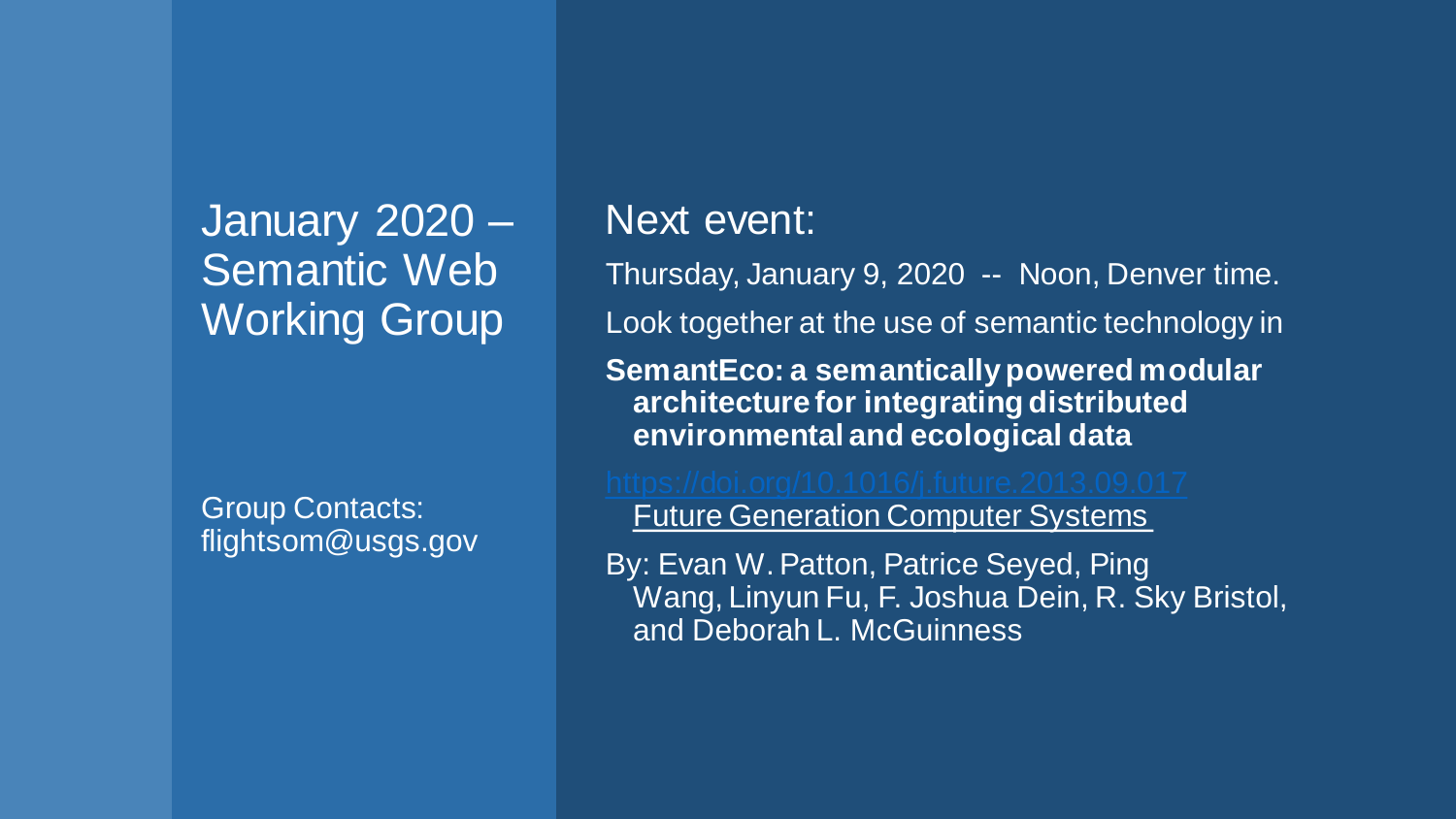January 2020 – **Software Development Cluster** 

Group Contacts: mguy@usgs.gov jknewson@usgs.gov ccladino@usgs.gov

#### Next event:

January 23rd (4th Thursday of the month)

- Policies to Know when Developing and Deploying Applications. - Cassandra Ladino
- Bring Your Own Tips & Tricks for o365 workflows, forms, etc. - community members

### Past event:

October 2019

• CDI SOI project presentations, software release updates

November 2019 – cancelled December 2019 – cancelled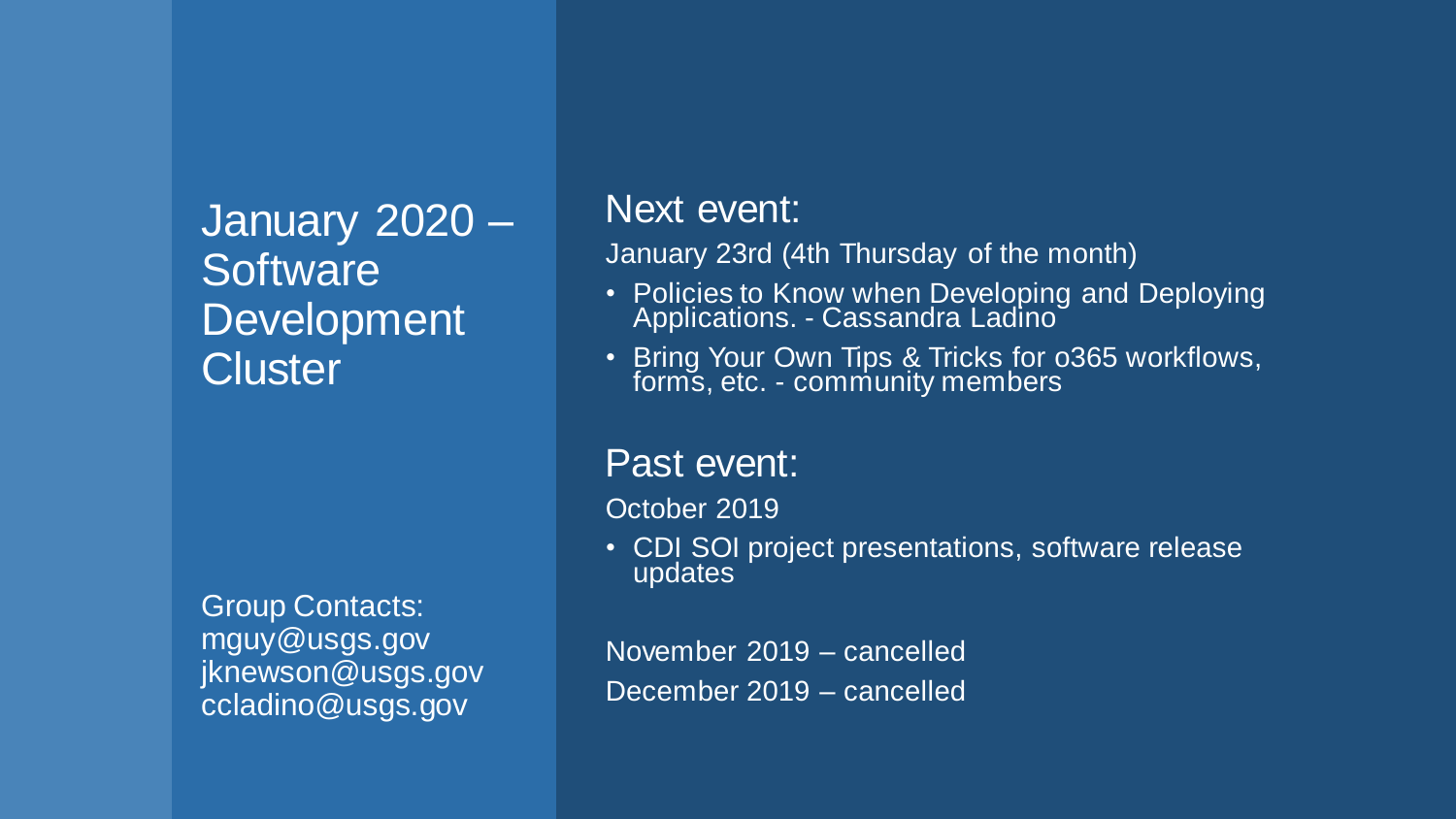January 2020 – **Data Management** Working Group

Group Contacts:

Viv Hutchison - vhutchison@usgs.gov

Madison Langseth mlangseth@usgs.gov

### Next event:

Monday, January 13, 2020 @ 2:00pm ET

Examples of Data Inventory Systems in the USGS

- COMPASS Heather Schreppel and VeeAnn Cross
- DataDash Colin Talbert

## Past event:

Monday, December 12, 2019 @ 2:00pm ET

- How data flow from IPDS to CMS Lance Everette
- Connecting USGS systems Drew Ignizio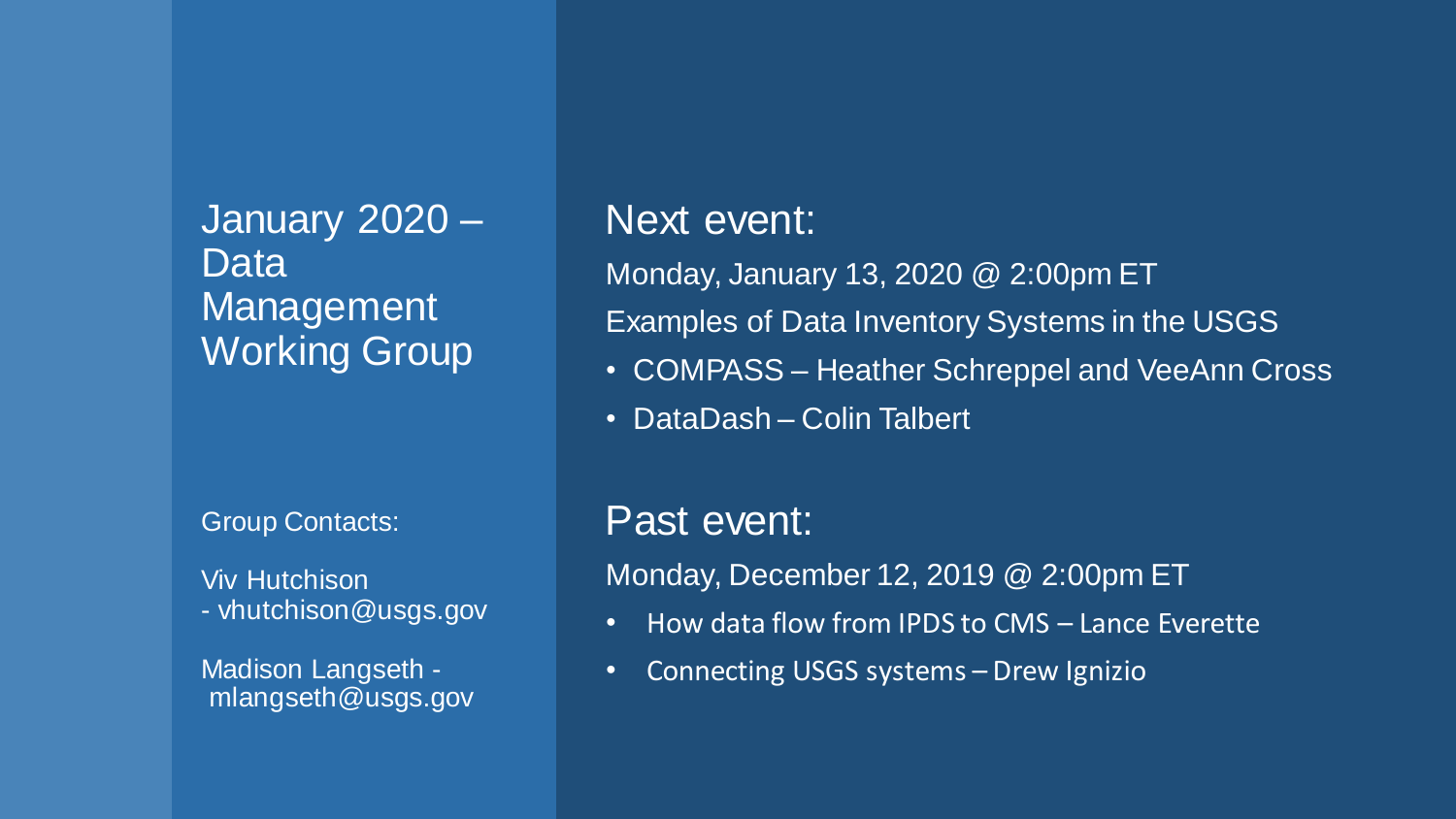## January 2020 – **Data Visualization**

Group Contacts: jbayer@usgs.gov, cdi@usgs.gov

#### Announcement:

Building off the PNAMP Data Visualization group, we'd like to continue activities in the CDI. We need volunteers to co-lead the effort.

See past materials on the wiki at: https://my.usgs.gov/confluence/x/oYIAJw

Next event: Targeting Thursday, February 20, 2-3:30pm Eastern.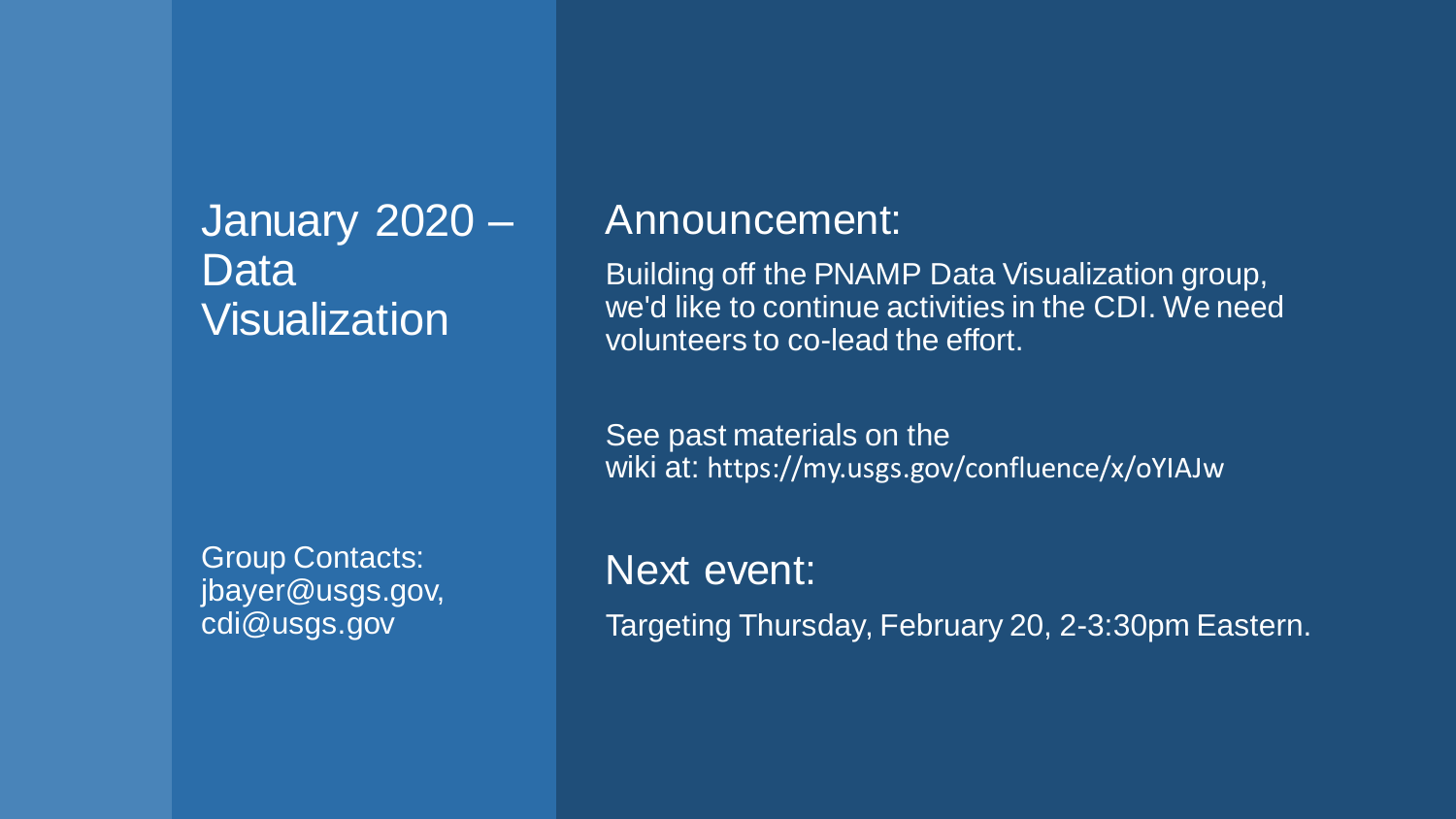## January 2020 – Open Innovation

Group Contacts:

Sophia Liu - sophialiu@usgs.gov

#### Announcement:

Rebranding Citizen-Centered Innovation Group: Now "Open Innovation" and looking for a co-lead

USGS Open Innovation Strategy Team Site: **http://bit.ly/USGSOpenInnovationTeam**

Targeting Next Meeting to be last week of January: Stay tuned for more details

Provide your input for Today's Open Innovation Talk: Go to Menti.com and use Code 53 23 25